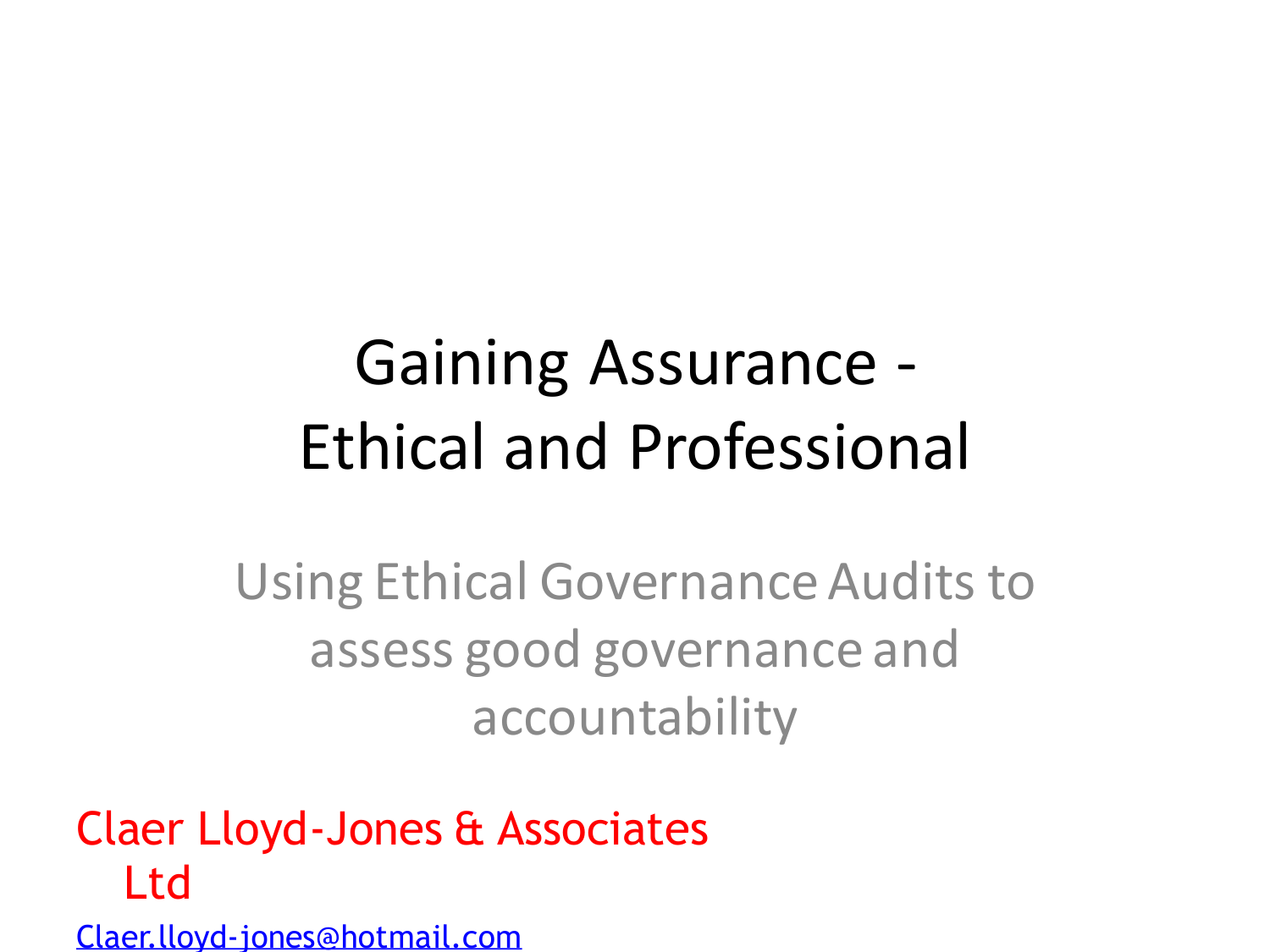### Ethical Governance and its outcomes

- Doing the right things in the right way with the right people (Audit Commission)
- The qualities of good governance, such as integrity, legitimacy, accountability, and adherence to a commonly understood standard of behaviour (PASC)
- Seven principles of Public Life (Nolan)
- UK Corporate Governance Code (FRC)
- Good Governance Standard for Public Services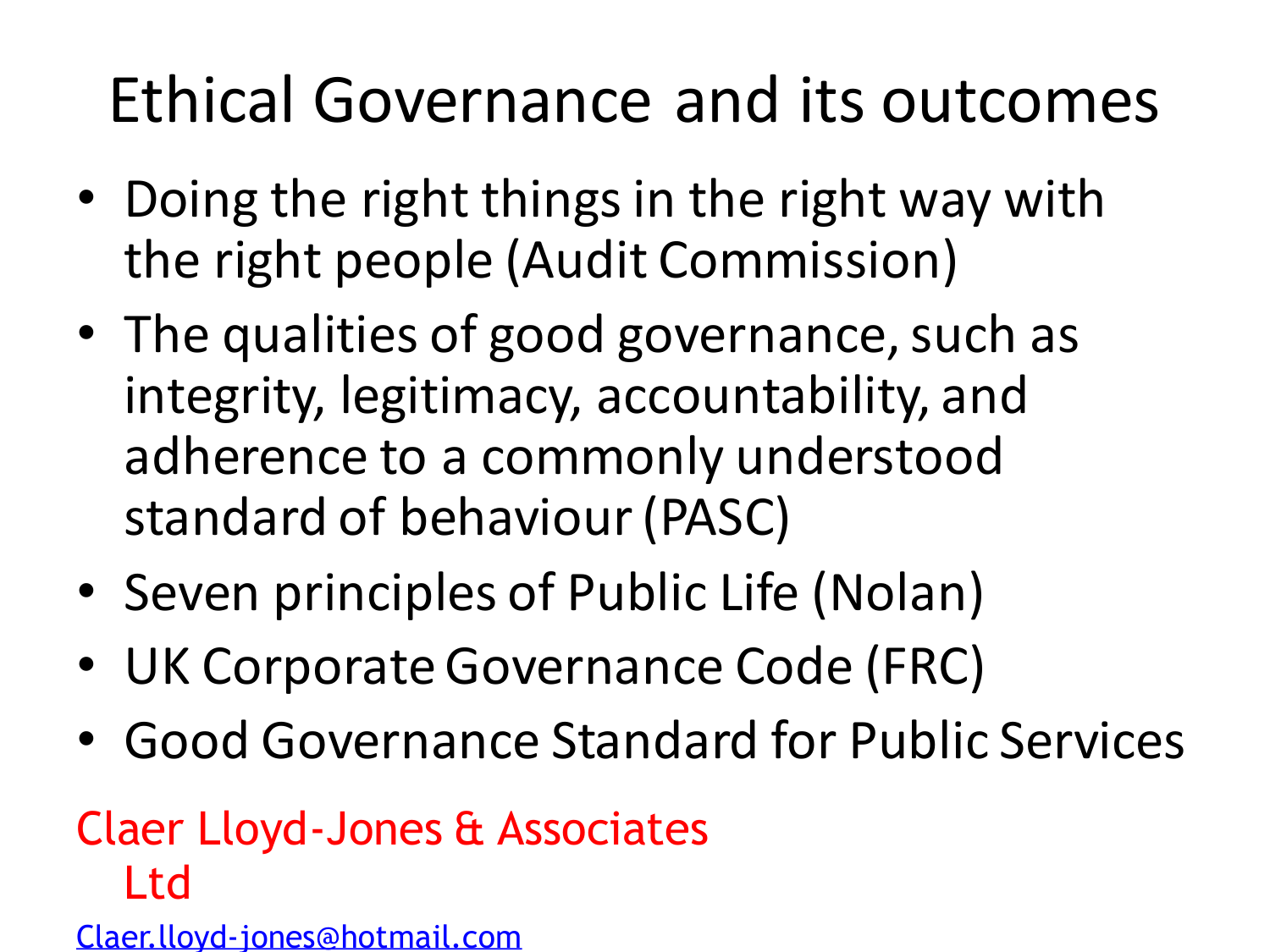# Methodology

- Establish required ethical outcomes
- Document review (68 from Whistleblowing policy to Board and Committee matrix)
- E-survey of staff (85% return rate)
- Fieldwork Observations, interviews and focus groups with staff and external stakeholders
- Gap analysis and recommendations
- Implementation plan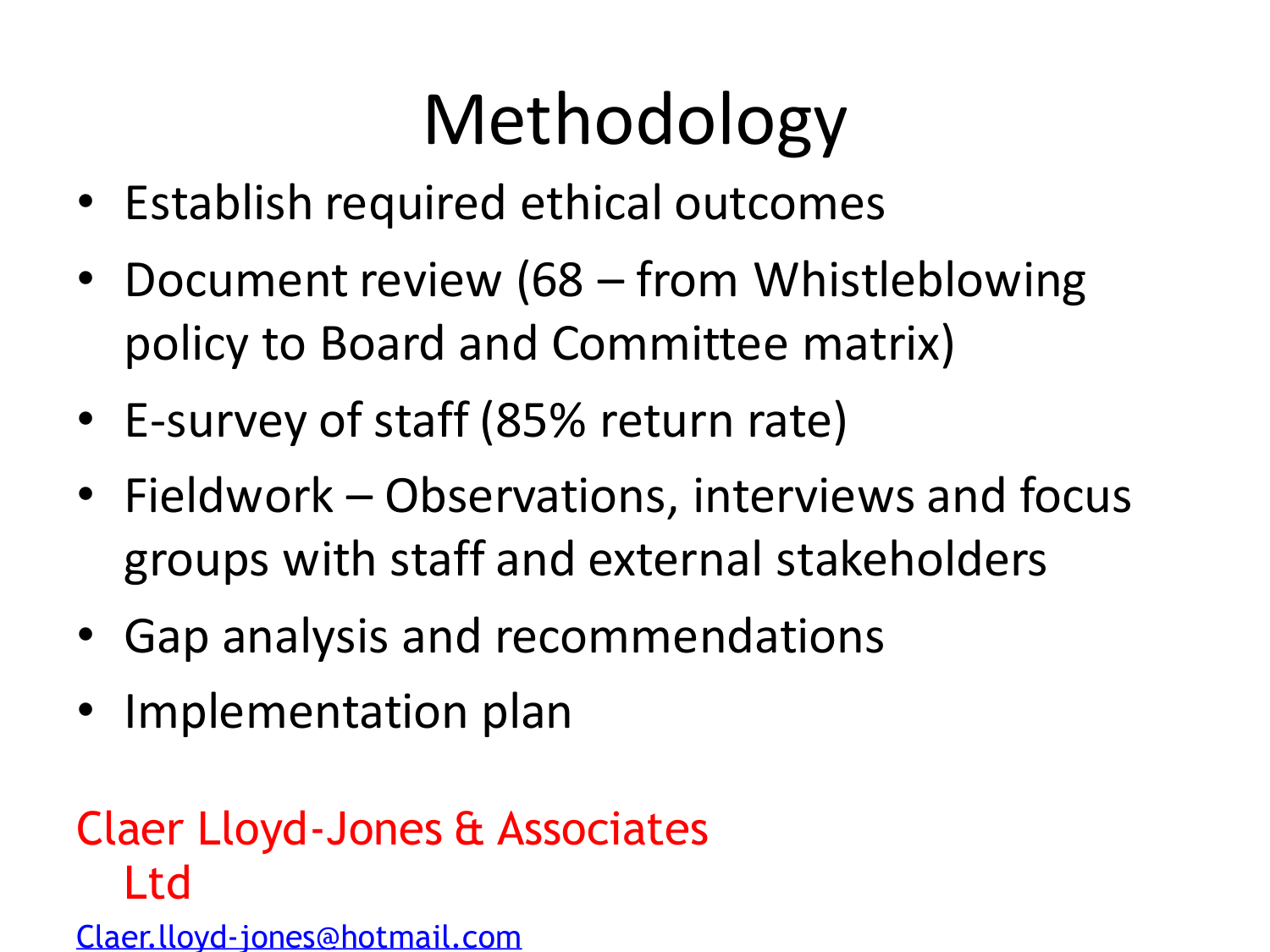# So far

- Drakes 2005 commissioned by MoJ internal audit following Whisteblower programme
- Marston 2009 and 2013
- Rossendales 2014
- Swift Credit 2014/15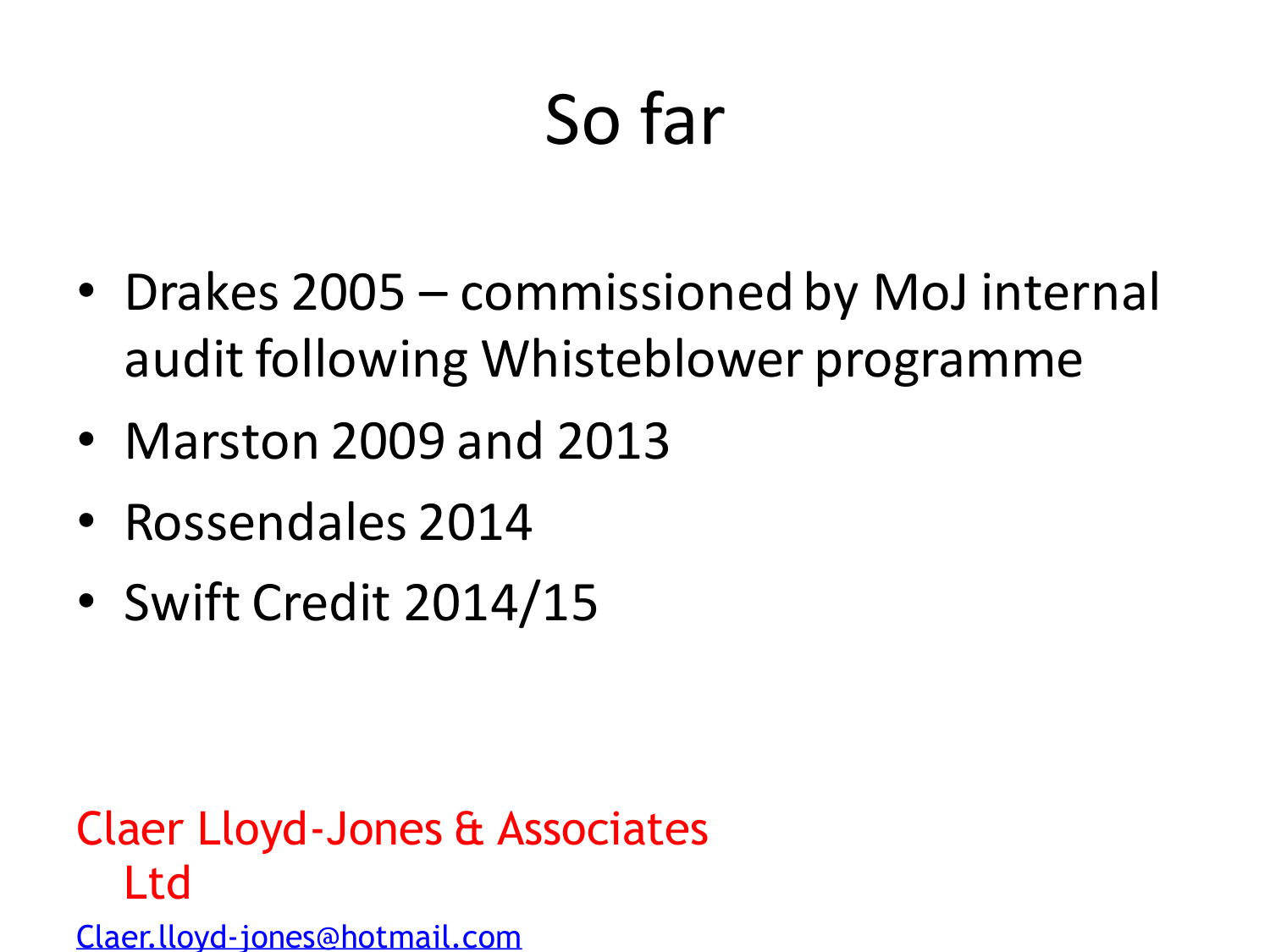## Overall Findings

- Marston is an open and honest organisation that has significantly improved its transparency and accountability.
- We can confirm that Marston is doing the right things now and is finding ways to ensure it will do them in the right way both now and in the future.